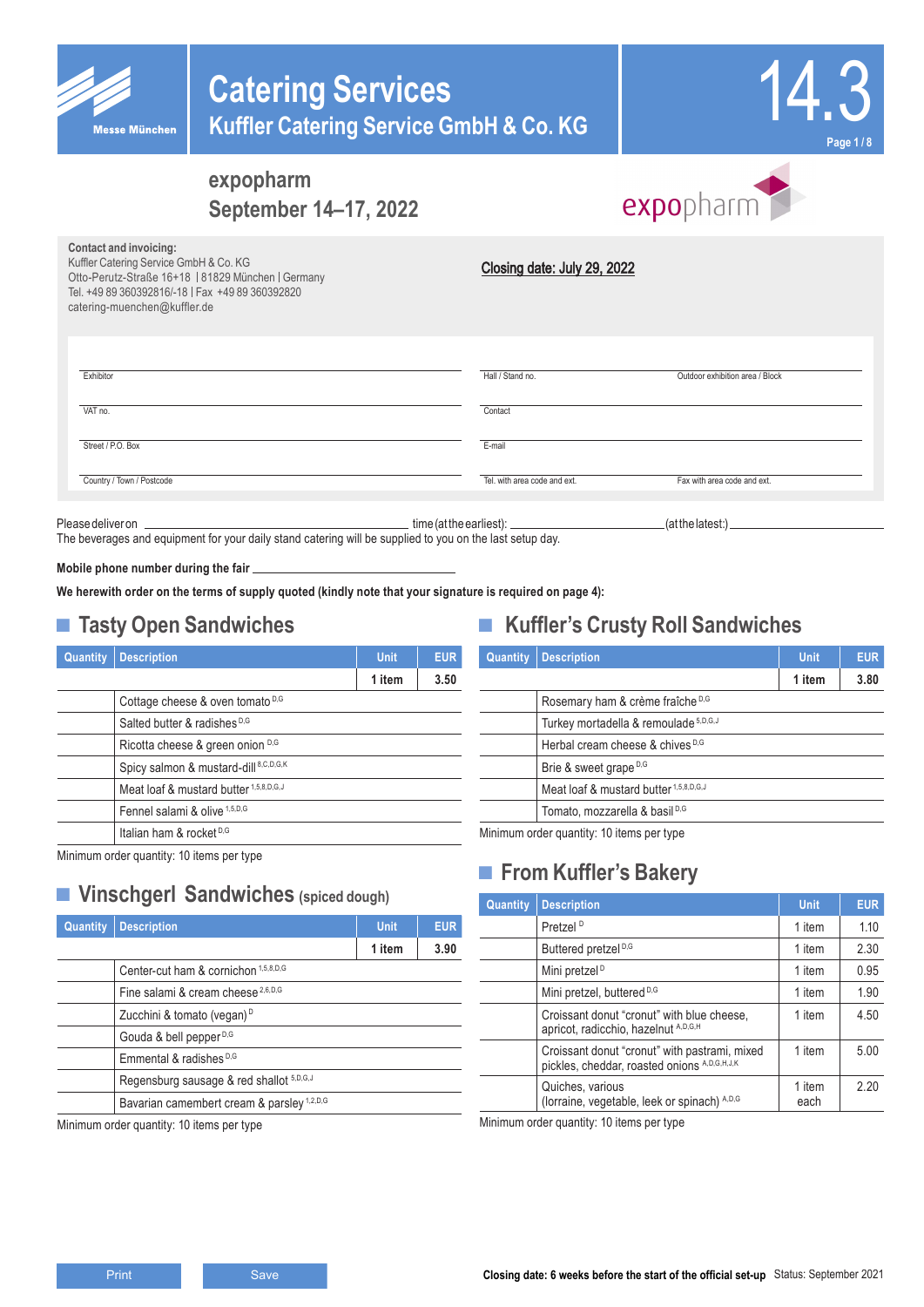

14.3

**expopharm September 14–17, 2022**



**Page 2 / 8**

## **■ Finger Food**

| Quantity | <b>Description</b>                                             | <b>Unit</b> | <b>EUR</b> |
|----------|----------------------------------------------------------------|-------------|------------|
|          | Veal, tuna, caper 5,8,A,C,D,G                                  | 1 item      | 3.50       |
|          | Teriyaki chicken, mango, wonton 1,5,D,M                        | 1 item      | 3.50       |
|          | Salmon, wasabi, honey crunch A,B,C,D                           | 1 item      | 3.50       |
|          | Trout, horseradish, dill 1,5,8,C,G                             | 1 item      | 3.50       |
|          | Mixed vegetable sticks & herbal sour cream <sup>G</sup>        | 1 item      | 3.70       |
|          | Goat cream cheese praline, pumpernickel<br>crunch, apricot D,G | 1 item      | 3.30       |

Minimum order quantity: 10 items per type

## **■ Flying Cocktails**

| Lentil bulgur salad, olive, apricot <sup>11,G</sup>                       | 1 item | 4.95 |
|---------------------------------------------------------------------------|--------|------|
| Italian field fruits, candied tomato, rocket                              | 1 item | 4.95 |
| Trout, beetroot, wild herbs 7,11                                          | 1 item | 4.95 |
| Salmon, cucumber, dill vinaigrette 8,C                                    | 1 item | 4.95 |
| Corn chicken, glass noodles, pepper, cashew<br>8.M                        | 1 item | 4.95 |
| Kalbsfleischpflanzerl, Bavarian potato salad,<br>mustard A, D, G, J, K    | 1 item | 4.95 |
| Bavarian sausage salad, Regensburg sausage,<br>aherkin <sup>2,8,9,A</sup> | 1 item | 4.95 |
| Black Forest cake in a jar <sup>A,D,G</sup>                               | 1 item | 5.20 |
| Trilogy of chocolate mousse in a jar A,D,G                                | 1 item | 5.20 |
| Tiramisu, hazelnut A,D,G                                                  | 1 item | 5.20 |
|                                                                           |        |      |

Minimum order quantity: 10 items per type

## **■ Kuffler's Patisserie**

| Quantity | <b>Description</b>                                                   | Unit.         | <b>EUR</b> |
|----------|----------------------------------------------------------------------|---------------|------------|
|          | Mini muffins, mixed (allergens per type and on request)              | 1 item        | 2.00       |
|          | Mini butter croissants A,D,G                                         | 1 item        | 1.90       |
|          | Mini doughnuts, mixed D,G                                            | 1 item        | 1.80       |
|          | Danish pastries, mixed 10,A,D,G                                      | 1 item        | 1.85       |
|          | Tray cake of the season, various<br>types approx. 5 x 9 cm 3,7,A,D,G | 1 item        | 2.50       |
|          | French macaroons, mixed A,B,D,G,I,M                                  | 1 item        | 2.50       |
|          | Petits fours selection A,B,D,G,I,M                                   | 1 item        | 2.50       |
|          | Tea biscuits selection 2,3,7,8,A,B,D,G,I,M                           | 1 item/1 $kg$ | 21.00      |

Minimum order quantity: 10 items per type

## **■ Breakfast Snacks**

| <b>Quantity</b> | <b>Description</b>                                                     | <b>Unit</b> | <b>EUR</b> |
|-----------------|------------------------------------------------------------------------|-------------|------------|
|                 | Bircher muesli with apple & berries 8,D,G                              | 1 item      | 3.00       |
|                 | Roasted muesli with quark, treacle &<br>barberries <sup>1,10,D,G</sup> | 1 item      | 3.30       |
|                 | Vanilla sour cream with honey & cherries 1,2,10,G                      | 1 item      | 4.40       |
|                 | Yoghurt with honey & berries <sup>2,10,G</sup>                         | 1 item      | 4.40       |

Minimum order quantity: 10 items per type

### **■ Vitamin Mix**

|                                                                                 | <b>Quantity   Description</b>          | Unit           | EUR.  |
|---------------------------------------------------------------------------------|----------------------------------------|----------------|-------|
|                                                                                 | Fresh fruit salad with mint in a jar 1 | 1 item         | 3.60  |
|                                                                                 | Regional & seasonal fruit basket       | approx. 3.5 kg | 35.00 |
| $Minimum \cdot \text{order} \cdot \text{quantile} \cdot 40$ items (fruit soled) |                                        |                |       |

Minimum order quantity: 10 items (fruit salad)

### **■ Crunchy Mix**

| Quantity | <b>Description</b>                                    | <b>Unit</b>       | <b>EUR</b> |
|----------|-------------------------------------------------------|-------------------|------------|
|          | Cashews, almonds & raisins 11,B                       | 1 kg              | 33.00      |
|          | Vegetable crisps & sea salt                           | 0.3 <sub>kq</sub> | 17.00      |
|          | Pretzel rods <sup>D</sup>                             | $0.25$ kg         | 4.85       |
|          | Peanuts, salted <sup>B</sup>                          | 1 kg              | 17.25      |
|          | Chocolate or energy bars <sup>2,A,B,D,M</sup>         | 1 item            | 1.40       |
|          | Mini chocolate bars Celebrations <sup>2,A,B,D,M</sup> | $1.5 \text{ kg}$  | 29.00      |

## **■ Bavarian Snacks**

| Quantity  | <b>Description</b>                                                     | <b>Unit</b> | <b>EUR</b> |  |  |  |
|-----------|------------------------------------------------------------------------|-------------|------------|--|--|--|
|           | White sausages with sweet mustard 8,9,K                                | 7 pairs     | 28.50      |  |  |  |
|           | Viennese sausages in pairs with medium-hot<br>mustard <sup>8,9,K</sup> | 10 pairs    | 28.50      |  |  |  |
| Equipment |                                                                        |             |            |  |  |  |
|           | Sausage cooker, electric                                               | item/day    | 29.00      |  |  |  |

### **■ Soups**

| <b>Quantity</b> | <b>Description</b>                                                                                 | <b>Unit</b> | <b>EUR</b> |
|-----------------|----------------------------------------------------------------------------------------------------|-------------|------------|
|                 | Cream of tomato soup with fresh cream, basil,<br>croutons and bread selection J,G,D                | 1 liter     | 19.00      |
|                 | Carrot ginger soup, coconut milk, turmeric and<br>bread selection D.H                              | 1 liter     | 21.00      |
|                 | Savory goulash soup, diced potatoes, mixed<br>bell peppers, marjoram & bread selection D,G,I       | 1 liter     | 25.00      |
|                 | Tom Kha Gai with chicken, kefir lime, oyster<br>mushrooms, scallions & bread selection C,D,J,L,M,N | 1 liter     | 25.00      |

Other soups on request; minimum order quantity: min. 5 liters

## **■ Crew Catering in Bento Box**

| Quantity | <b>Description</b>                                                                              | <b>Unit</b> | <b>EUR</b> |
|----------|-------------------------------------------------------------------------------------------------|-------------|------------|
|          | Red Thai curry, chicken, pineapple, mixed<br>vegetables, sprouts, fragrant rice C,D,E,J,L,M     | 10 items    | 9.50       |
|          | Yellow Thai curry, eggplant, sprouts, oyster<br>mushrooms, scallions, fragrant rice C,D,E,J,L,M | 10 items    | 9.50       |
|          | Beef goulash, root vegetables, small<br>potatoes G,J                                            | 10 items    | 9.50       |
|          | Sweet potato stew, pumpkin, sugar snap peas,<br>chickpeas, cumin seeds H,J                      | 10 items    | 9.50       |
|          | Strozapretti, baby spinach, cherry tomatoes,<br>salsiccia A,D,J                                 | 10 items    | 9.50       |
|          | Sliced meat, carrot-leek vegetables, spaetzle,<br>cream sauce A, D, G, J, K                     | 10 items    | 9.50       |
|          | Pan-fried potato noodles, mixed vegetables,<br>goat cheese A,D,G,J                              | 10 items    | 9.50       |

Other dishes on request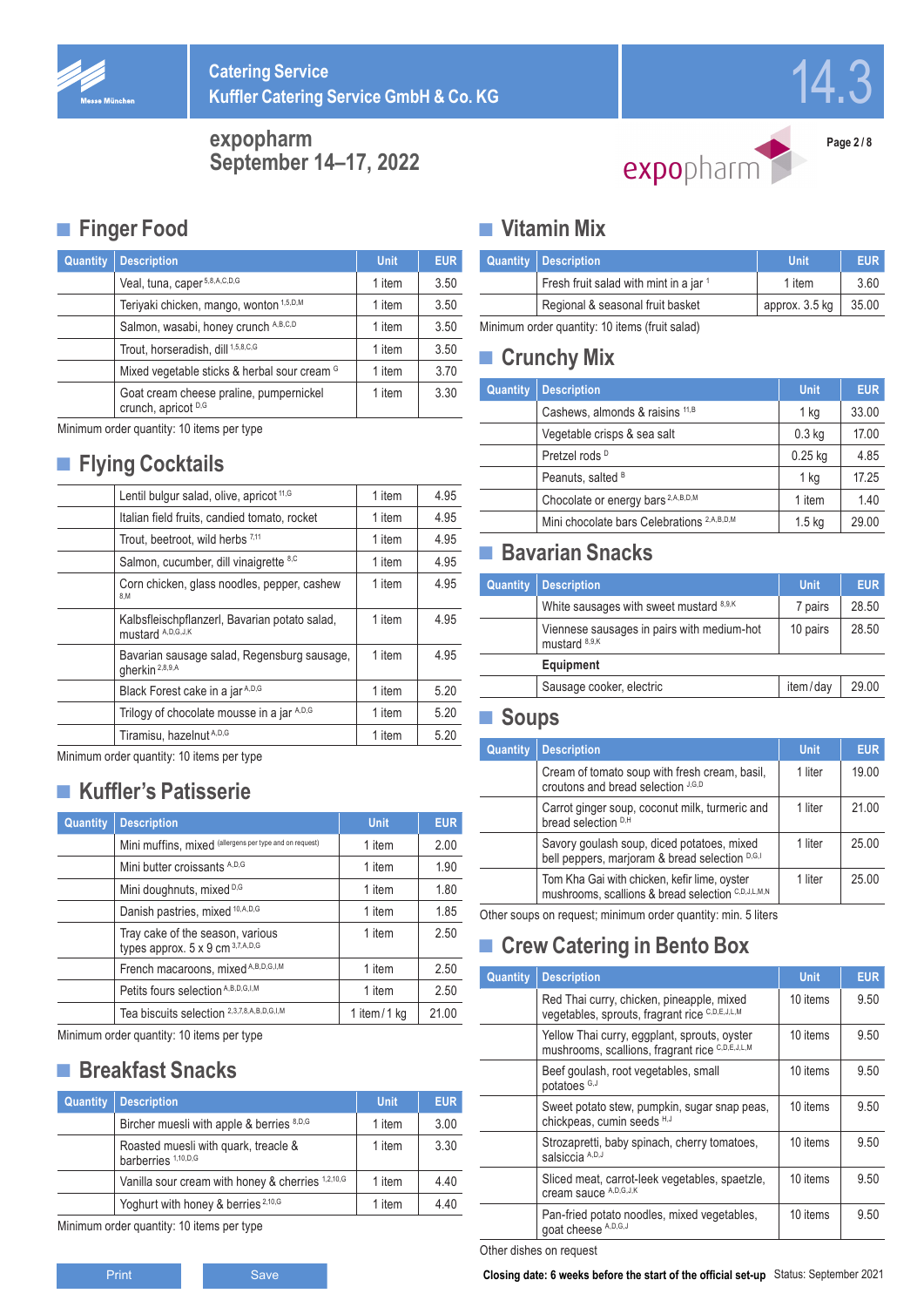



expopharm

**Page 3 / 8**

## **■ Coffee & Co.**

| Quantity | <b>Description</b>                                       | Unit             | <b>EUR</b> |  |
|----------|----------------------------------------------------------|------------------|------------|--|
|          | Coffee                                                   |                  |            |  |
|          | Coffee machine, fully automatic**                        |                  | on request |  |
|          | Kuffler Edition coffee beans                             | 500 g            | 18.00      |  |
|          | Kuffler Edition espresso beans                           | 500 <sub>g</sub> | 18.00      |  |
|          | Filter coffee machine incl. jug & 50 coffee<br>filters** |                  | on request |  |
|          | Kuffler Edition ground coffee                            | 10 x 70 g        | 22.00      |  |
|          | Nespresso machine**                                      |                  | on request |  |
|          | Nespresso capsules Lungo                                 | 50 items         | 57.00      |  |
|          | Nespresso capsules Espresso                              |                  | 57.00      |  |
|          | Nespresso capsules Decaffeinato                          | 50 items         | 57.00      |  |
|          | Water heater**                                           | on request       |            |  |
|          | Tea                                                      |                  |            |  |
|          | Ronnefeldt Teavelope®, Earl Grey                         | 25 bags          | 14.00      |  |
|          | Coffee cream portions                                    | 240 items        | 13.50      |  |
|          | Long-life milk, 1.5%                                     | 1.01             | 2.30       |  |
|          | Sugar portions                                           | 500 items        | 13.80      |  |
|          | Honey                                                    | $10 \times 20$ g | 4.60       |  |
|          | Sweetener                                                | 500 items        | 5.50       |  |

\*\* Price per trade fair

## **■ Non-Alcoholic Beverages**

#### plus deposit for bottles and crates

| Quantity | <b>Description</b>                                      | <b>Unit</b>        | <b>EUR</b> |
|----------|---------------------------------------------------------|--------------------|------------|
|          | Adelholzener Classic mineral water <sup>4,5</sup>       | 12 x 0.75 l        | 25.00      |
|          | Adelholzener Classic mineral water <sup>4,5</sup>       | $20 \times 0.25$ I | 24.00      |
|          | Adelholzener Naturell still water <sup>4,5</sup>        | 12 x 0.75 l        | 25.00      |
|          | Adelholzener Naturell still water <sup>4,5</sup>        | $20 \times 0.25$ I | 24.00      |
|          | Adelholzener organic apple spritzer <sup>4,5</sup>      | 20 x 0.50 l        | 25.00      |
|          | Adelholzener organic apple spritzer <sup>4,5</sup>      | 20 x 0,25 l        | 27.00      |
|          | Adelholzener organic blackcurrant <sup>4,5</sup>        | 20 x 0.50 l        | 25.00      |
|          | Adelholzener organic blackcurrant <sup>4,5</sup>        | 20 x 0.25 l        | 27.00      |
|          | Adelholzener organic rhubarb <sup>4,5</sup>             | $20 \times 0.501$  | 25.00      |
|          | Adelholzener organic rhubarb <sup>4,5</sup>             | 20 x 0.25 l        | 27.00      |
|          | Coca Cola <sup>1,3,5,8,9</sup>                          | 24 x 0.20 l        | 25.50      |
|          | Coca Cola <sup>1,3,5,8,9</sup>                          | $12 \times 1.01$   | 31.00      |
|          | Coca Cola Light <sup>1,3,5,8,9</sup>                    | 24 x 0.20 l        | 25.50      |
|          | Coca Cola Light <sup>1,3,5,8,9</sup>                    | $12 \times 1.01$   | 31.00      |
|          | Coca Cola Zero <sup>1,3,5,8,9</sup>                     | 24 x 0.20 l        | 25.50      |
|          | Coca Cola Zero <sup>1,3,5,8,9</sup>                     | $12 \times 1.01$   | 31.00      |
|          | Red Bull, cans                                          | 24 x 0.25 l        | 45.00      |
|          | Freshly Pressed Juices*                                 |                    |            |
|          | Orange juice                                            | 1.01               | 14.00      |
|          | Vitamin power<br>(orange, apple, papaya, banana, guava) | 1.01               | 14.00      |

| Summer cocktail<br>(orange, apple, strawberry, lemon) | 1.01              | 14.00 |
|-------------------------------------------------------|-------------------|-------|
| Premium juices/van Nahmen*                            |                   |       |
| Apple juice from orchard meadows                      | 6 x 0.75 l        | 45.00 |
| Apricot nectar "Orange de Provence"                   | $6 \times 0.75$   | 45.00 |
| <b>Blackcurrant nectar</b>                            | $6 \times 0.75$   | 45.00 |
| White peach nectar                                    | $6 \times 0.75$   | 45.00 |
| Dornfelder grape juice                                | $6 \times 0.75$   | 45.00 |
| Rhubarb nectar (Sutton/Frambozen)                     | $6 \times 0.75$   | 45.00 |
| Standard juices/Wolfra*                               |                   |       |
| Orange juice <sup>9</sup>                             | $30 \times 0.201$ | 34.00 |
| Orange juice <sup>9</sup>                             | $6 \times 1.01$   | 28.00 |
| Apple juice <sup>9</sup>                              | $30 \times 0.201$ | 34.00 |
| Apple juice <sup>9</sup>                              | $6 \times 1.01$   | 28.00 |
|                                                       |                   |       |

\* keeps for 2 days at 6°C. Minimum order quantity per type per day 6 liters.

Further Coca Cola products and other juices available on request! We would be please to supply you with PET bottles.

## **■ Wine /Sparkling Wine /Champagne**

| Quantity  | <b>Description</b>                                                                | <b>Unit</b>      | <b>EUR</b> |  |  |  |  |
|-----------|-----------------------------------------------------------------------------------|------------------|------------|--|--|--|--|
|           | Wine                                                                              |                  |            |  |  |  |  |
|           | Kuffler Edition, white (grape type on request)                                    | $6 \times 0.75$  | 87.00      |  |  |  |  |
|           | Kuffler Edition, red (grape type on request)                                      | $6 \times 0.751$ | 93.00      |  |  |  |  |
|           |                                                                                   |                  |            |  |  |  |  |
|           | Kuffler Edition sparkling wine                                                    | $6 \times 0.75$  | 96.00      |  |  |  |  |
|           | Kuffler Edition Prosecco                                                          | $6 \times 0.751$ | 90.00      |  |  |  |  |
| Champagne |                                                                                   |                  |            |  |  |  |  |
|           | Moët & Chandon Brut Impérial                                                      | 0.751            | 55.00      |  |  |  |  |
|           | We would be pleased to supply you with a further selection of wipes and sparkling |                  |            |  |  |  |  |

We would be pleased to supply you with a further selection of wines and sparkling wines.

### **■ Beer**

plus deposit for bottles and crates

| Quantity | <b>Description</b>                              | <b>Unit</b>        | <b>EUR</b> |
|----------|-------------------------------------------------|--------------------|------------|
|          | <b>Bottled beer</b>                             | 1 crate each       |            |
|          | Tegernsee pale ale D                            | $20 \times 0.51$   | 39.50      |
|          | Tegernsee pale ale <sup>D</sup>                 | $24 \times 0.331$  | 39.50      |
|          | Pale ale, non-alcoholic <sup>D</sup>            | $20 \times 0.5$    | 34.00      |
|          | Paulaner wheat beer <sup>D</sup>                | $20 \times 0.5$    | 35.50      |
|          | Paulaner wheat beer, non-alcoholic <sup>D</sup> | $20 \times 0.5$    | 35.50      |
|          | Tegernsee pilsner beer <sup>D</sup>             | $24 \times 0.33$ J | 32.00      |
|          | Keg beer                                        | 1 keg à            |            |
|          | Tegernsee pale ale <sup>D</sup>                 | 301                | 105.00     |
|          | Paulaner wheat beer <sup>D</sup>                | 301                | 110.00     |
|          | Becks pilsner beer <sup>D</sup>                 | 301                | 110.00     |

We would be pleased to supply you with further beers and sizes on request.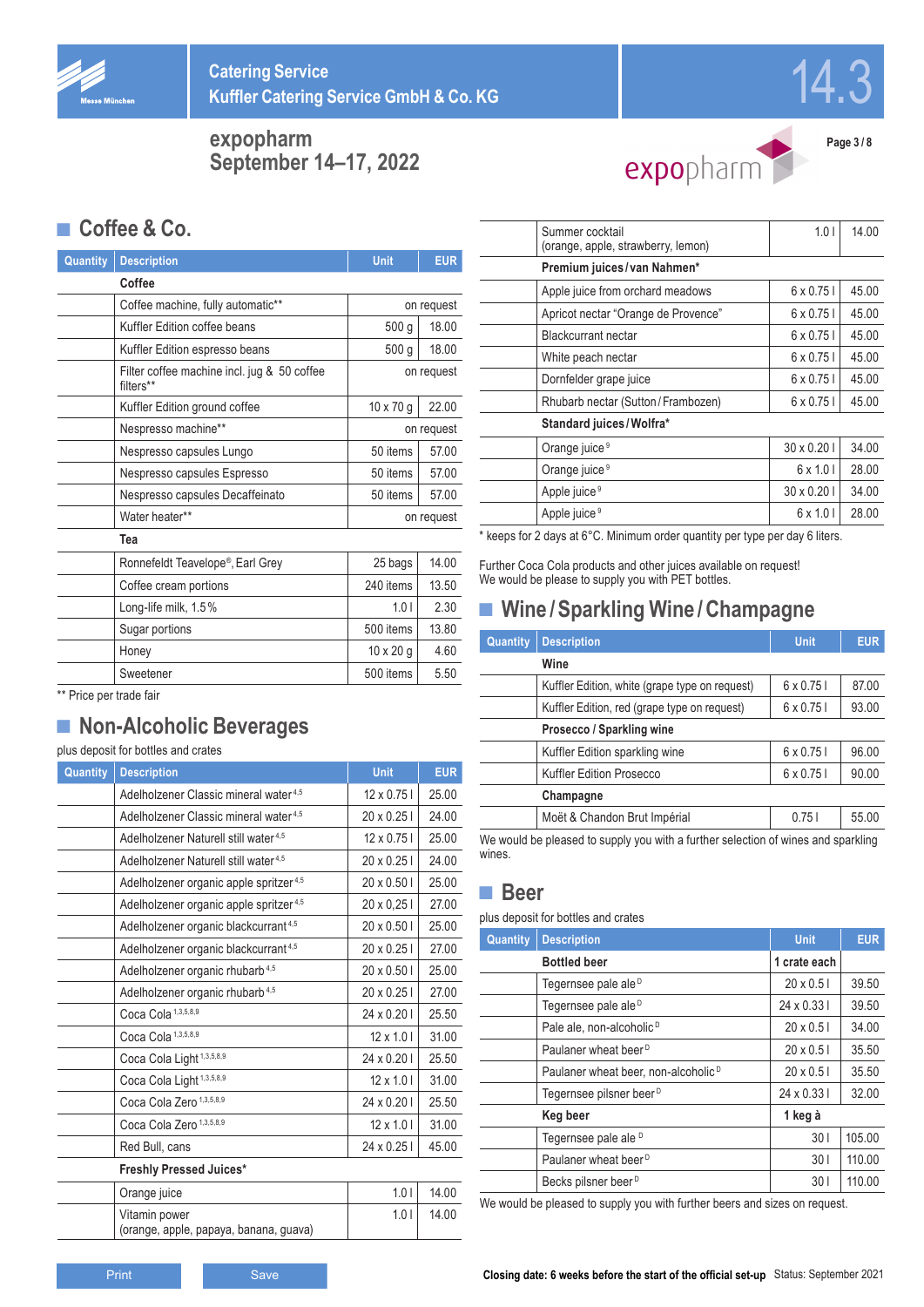





**Page 4 / 8**

### **■ Beer Dispensers**

| <b>Quantity   Description</b>       | Unit       | <b>EUR</b> |  |
|-------------------------------------|------------|------------|--|
| Beer dispenser, countertop, 1 tap** |            | on request |  |
| Beer dispenser, tabletop, 2 taps**  | on request |            |  |
| CO2                                 |            | on request |  |

Optionally, we would be pleased to supply you—subject to availability—with a modern dispensing tower for installation with a cooling unit fitted underneath the countertop or python tube!

\*\* Price per trade fair incl. setup, instruction and installation

### **■ Miscellaneous**

| Quantity | <b>Description</b>                                                                              | <b>Unit</b>            | <b>EUR</b> |  |  |  |  |
|----------|-------------------------------------------------------------------------------------------------|------------------------|------------|--|--|--|--|
|          | Napkins 33 x 33 cm (choice of colors)                                                           | 250 items              |            |  |  |  |  |
|          | Cocktail napkins 24 x 24 cm<br>250 items<br>(choice of colors)                                  |                        |            |  |  |  |  |
|          | Kitchen paper (roll)                                                                            | item                   | 2.00       |  |  |  |  |
|          | Sponge cloth                                                                                    | pack of 5              | 7.50       |  |  |  |  |
|          | Dish detergent                                                                                  | bottle                 | 5.50       |  |  |  |  |
|          | Tea towel incl. cleaning                                                                        | 1.50<br>item           |            |  |  |  |  |
|          | Tableware, glasses, cutlery (coffee tableware<br>set/long drink glasses/dessert plates 21 cm)** | on request             |            |  |  |  |  |
|          | Service staff                                                                                   | per hour<br>on request |            |  |  |  |  |

\*\*\* Breakage and loss will be charged.

All prices are subject to statutory VAT (currently 19%).

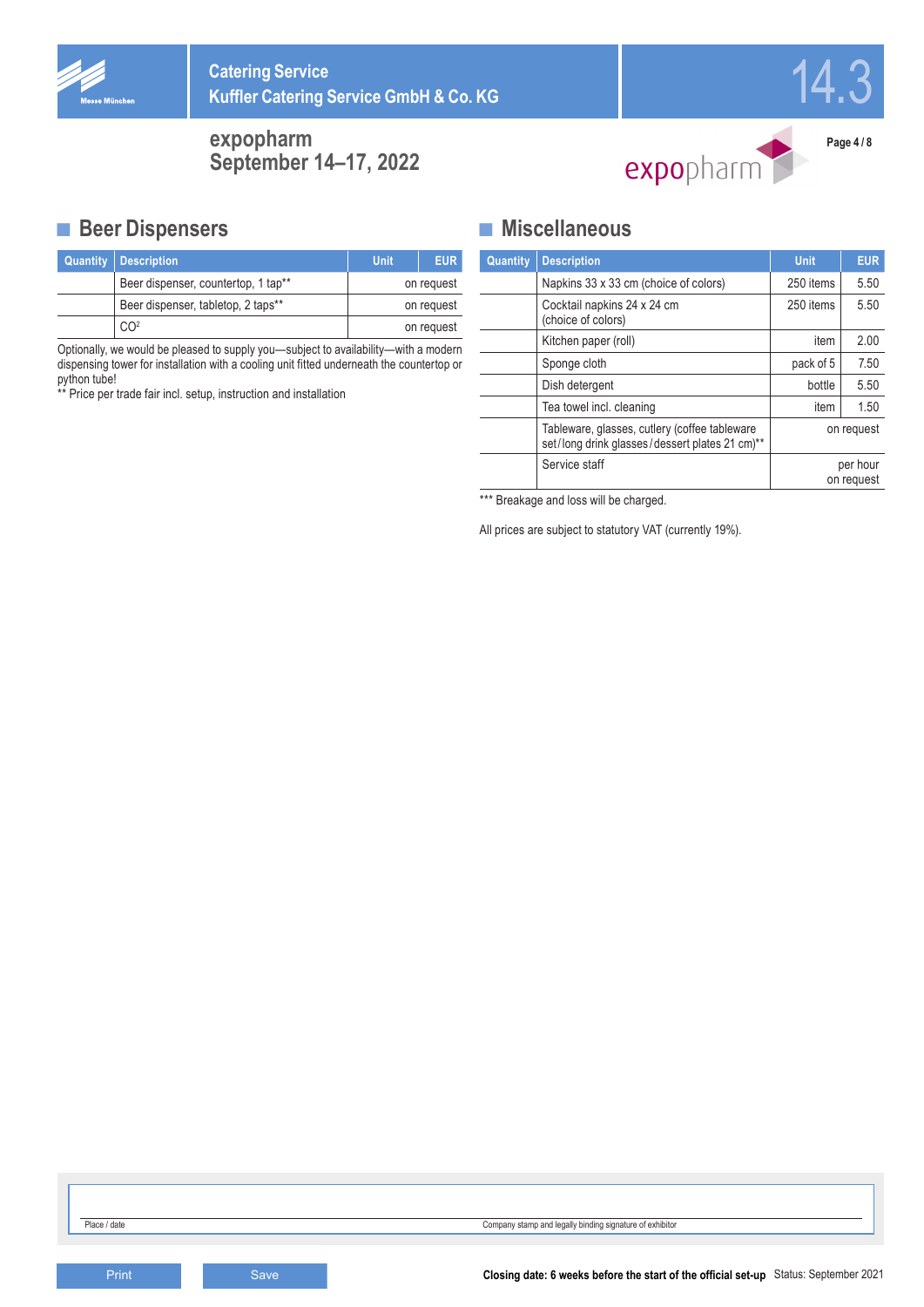







### **■ Allergens & Additives**

Kindly note the allergens & additives in our products listed below:

#### **Substances subject to mandatory declaration**

|              | <b>Additives</b>                                                                                             |  |                                  |  |  |                                                                                                                 |         |                                                                                      |  |          |                   |   |                                                       |
|--------------|--------------------------------------------------------------------------------------------------------------|--|----------------------------------|--|--|-----------------------------------------------------------------------------------------------------------------|---------|--------------------------------------------------------------------------------------|--|----------|-------------------|---|-------------------------------------------------------|
|              | Antioxidants<br><b>Stabilizers</b>                                                                           |  | <b>Emulsifiers</b><br>Acidifiers |  |  | Colorings<br>Sweeteners                                                                                         | 4<br>10 | Flavor enhancers<br><b>Thickeners</b>                                                |  | Sulfured | Preserving agents | 6 | Nitrite curing salt                                   |
|              | Ingredients capable of triggering allergies and intolerances                                                 |  |                                  |  |  |                                                                                                                 |         |                                                                                      |  |          |                   |   |                                                       |
| A<br>E.<br>M | Eggs / Egg products<br>Crustaceans / Crustacean products<br>Sulfur dioxide / Sulfite<br>Soya / Soya products |  |                                  |  |  | Peanuts / Peanut products<br>Lupins / Lupin products<br>Celery / Celery products<br>Mollusks / Mollusk products |         | Fish / Fish products<br>Milk / Milk products<br>G<br>Mustard / Mustard products<br>ĸ |  |          | Nuts<br>н         |   | Cereals containing gluten<br>Sesame / Sesame products |

We would like to point out that despite the greatest possible care being taken, our food may contain minor traces of allergens other than those declared due to the manual production of the food.

### **■ Important Notes**

#### **Ordering procedure, follow-on orders**

You are kindly asked to send this order form back to us no later than seven working days prior to the start of the trade fair. Please note the minimum order quantity and value for food. The minimum order value is EUR 800.00 net per initial order plus transport costs. Additional orders are not subject to a minimum order value. During the fair, follow-on orders can be placed for the following day by 14:00 at phone no. **+49 89 360 392 814** or by e-mail to **catering-muenchen@kuffler.de.**

#### **Scope of supply**

The scope of supply includes delivery to the exhibition stand. A one-off transport charge of EUR 25.00 is raised per day plus a fixed staff fee of EUR 75.00 per day. Deliveries to conference rooms or restaurants at the exhibition center are only possible in conjunction with an order for staff support. We would be pleased to provide you with an individual quote for this. All prices are in euros plus the statutory valueadded tax valid at the time of billing.

#### **Returns**

On the last day of the trade fair, empties, unused items and rental equipment will be collected. Please note that only complete units of unused items in their original packaging will be refunded. The items will be collected after the fair is over. A return charge of EUR 4.00 per full crate will be raised. Any items for collection still on your stand will be collected after the fair. You are required to keep items supplied to you in a safe place until they are collected from the stand and to have them handed over to our logistics staff by an authorized person.

## **■ Method of payment**

For orders with a billing address in Germany and a net order value in excess of EUR 2,500.00, advance payment amounting to 80% of the total cost is due. This is payable immediately upon placement of the order.

For orders with a billing address outside Germany, advance payment amounting to 100% of the total order value is due.

The billing amount will be deducted from your credit card.

#### **Payment via credit card**

The billing amount will be deducted from your credit card. The invoice will then be sent to you by mail or, if requested, by e-mail. We accept MASTERCARD and VISA.

#### **Payment via invoice**

The invoice will be sent to you by mail or, if requested, by e-mail. The billing amount is due for payment without deduction immediately.

#### **Any contract agreed is concluded between the exhibitor and Kuffler Catering Service GmbH & Co. KG.**

We would be pleased to provide you with a detailed quotation for your stand catering, stand party or conference support on request and also advise you with regard to other foods and beverages. Do not hesitate to contact us by phone on +49 89 360 392 814 or e-mail at catering-muenchen@kuffler.de.

Our offers are based on the General Terms and Conditions of Business set out on the pages below.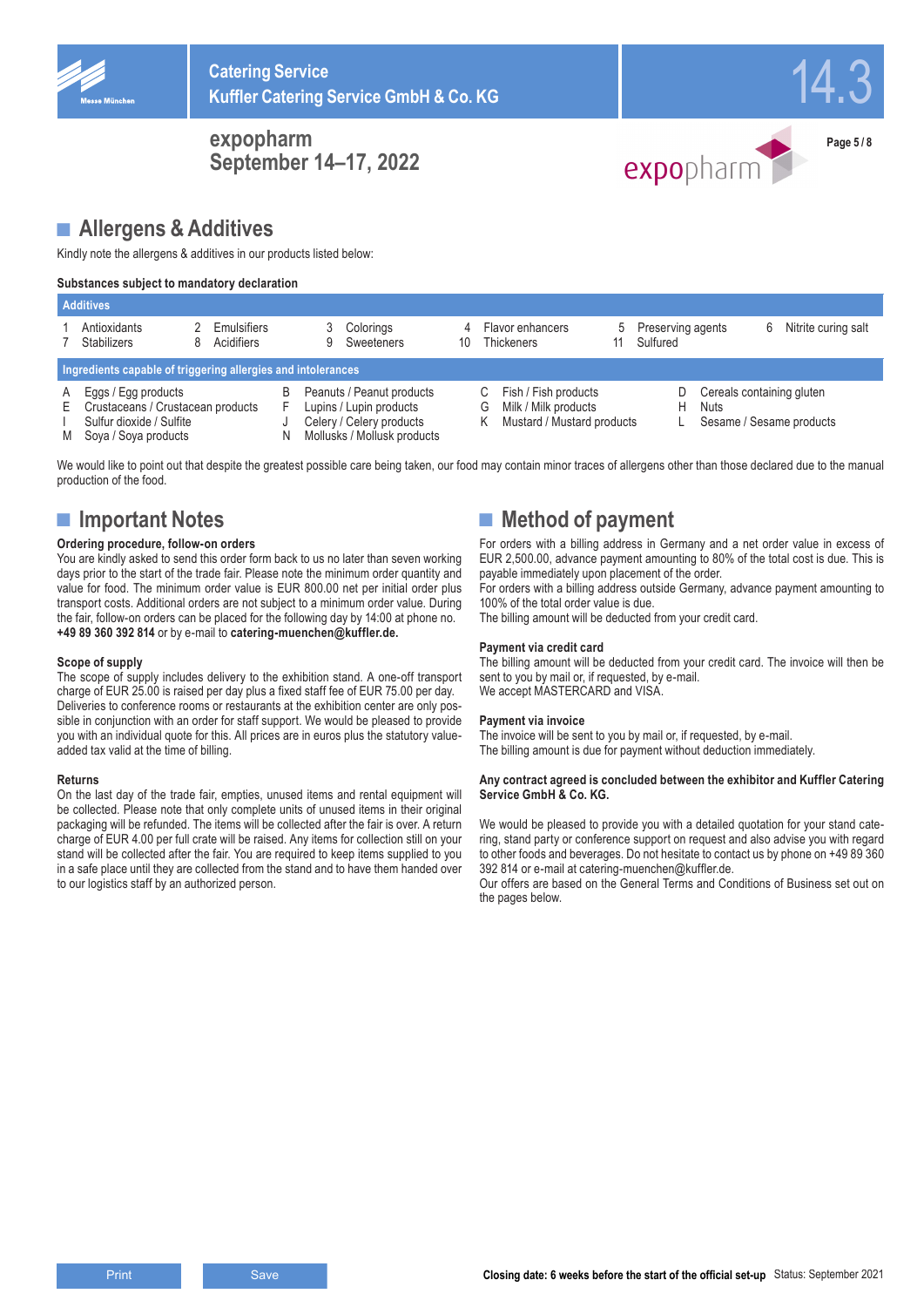



14.3

## ■ **General Terms and Conditions of Business (GTCB)**

**for deliveries and services of Kuffler Catering Service GmbH & Co. KG for catering at the Messe München exhibition center.**

#### **I. Scope of application**

These GTCB apply to all contracts for catering services as well as all deliveries and services provided by Kuffler GmbH Catering Service GmbH & Co. KG (= contractor) vis-à-vis the customer for catering purposes at the Messe München exhibition center. The customer's GTCB only apply if they have been agreed explicitly in writing.

#### **II. Conclusion of contract, contracting parties and advance payment**

- 1. The contract is concluded by way of acceptance of the application of the customer by the contractor; these are the contracting parties. If the ordering party for the event is not the customer or if an agent or organizer is appointed by the customer, the agent or organizer is liable together with the customer jointly and severally for all obligations arising from the contract insofar as the contractor has been provided with a corresponding declaration.
- 2. Upon conclusion of contract, the customer is to pay the contractor 80% of the cost of the services arising from the order as well as of all additional services ordered as an advance payment or in the form of a credit card guarantee. If the customer's legal registered office or residence is not in Germany, the contractor is furthermore entitled to demand advance payment or credit card guarantee up to the full remuneration agreed. In the case of bank transfer, the customer is to state the date and name of the event.
- 3. In justified cases e.g. default of payment by the customer or extension of the scope of contract by the customer, the contractor is entitled to demand a further advance payment or credit card guarantee up to the full amount of the menu or service cost arising from the order.
- 4. The contractor is entitled to withdraw from the contract if the advance payment on the catering price and the price of the additional services agreed is not made 14 days prior to the event at the latest.

#### **III. Services, changes to quantities, prices, acceptance of order, minimum order value, final payment**

- 1. The scope of service is deemed to have been agreed bindingly in respect of the food and beverages ordered, the number of persons and equipment as well as the start and end of the event concerned with the customer's signature.
- 2. The contractor is entitled to decline an extension of the scope of service requested by the customer if this is not ordered in writing from the contractor no less than five working days prior to the start of the event. Section II no. 2 of this agreement applies correspondingly.
- 3. In cases where, for reasons that are not the responsibility of the contractor, his legal representatives and agents, parts of the catering have to be replaced by other equivalent food and beverages, the contractor is entitled to change the composition of the menus. In such case, the contractor is to ensure that replacement product comes as close as possible to the product it is replacing. If the purchase of the goods for the replacement product incurs a cost increase of more than 5%, the share of the cost exceeding 5% is payable by the customer.
- 4. The scope of service stated by the customer and confirmed by his signature serves as the basis of calculation. Additional services of any kind ordered or used by the customer will be billed in accordance with the actual cost incurred. The daily delivery to the customer is based on the order placed in writing by the customer with the contractor. Any increase in quantity or additional orders for the following day can only be communicated to the contractor in a binding manner up to 10:00 on the previous day. Change requests or reductions in quantity notified after this time cannot be considered. In the case of special events (e.g. stand party, press conference, etc.), the customer undertakes to provide written notification of the final selection of foods and beverages no later than seven working days prior to the start of the event.

If notification is provided later than this, the scope of service originally stated by the customer is considered to be the basis of calculation.

- 5. The customer is obliged to pay the prices agreed for the services ordered and used or the prices applying in accordance with the contractor's valid price list without deduction. This applies notably to the additional services organized by the contractor and to any payments made by the contractor, his legal representatives and agents to third parties particularly in respect of claims from copyright companies.
- 6. The prices set out in the quote from the contractor are net and subject to statutory value-added tax. Until such time as the order is accepted by the contrac-

tor, all offers are non-binding. If the period between the conclusion of contract between the customer and the contractor and the date of the event is longer than 120 days and the contractor's prices have increased in the meantime, the contractor is permitted to demand the increased service price from the customer.

- 7. The minimum order value amounts to EUR 800 net per trade fair per customer, whereby additional orders and special events do not count toward this amount.
- 8. The final invoice is issued immediately after the event. The billing amount for domestic customers is due without deduction immediately upon receipt of invoice. For customers based outside Germany, the billing amount is due for payment immediately after the event, either via credit card or in cash. Any other arrangement only applies exceptionally if the contracting parties agree this in writing prior to the event.

#### **IV. Delivery times and rental tableware**

- 1. The daily delivery of the orders placed by the customer with the contractor is carried out exclusively between 08:00 and 09:00 (early round) and 11:00 and 12:00 (midday round) except in the case of orders for special events.
- 2. Any deliveries at times other than those stated under no. 1 are special trips and are subject to costs payable by the customer. The contractor is entitled to charge the customer EUR 25 plus VAT for each special trip required by the customer. The aforementioned rules apply notably to deliveries prior to the start and after the end of the trade fair concerned.
- 3. The customer undertakes to clear food leftovers, napkins, etc. from rental tableware provided by the contractor prior to its return or collection.

#### **V. Liability of the customer for items and equipment rented from and provided by the contractor**

- The customer undertakes to treat the items and equipment rented from and provided by the contractor with care. He assumes the liability for damage to these objects for the period in which they are in his care or on his exhibition stand.
- 2. If maintenance visits by the contractor or persons appointed by him are required due to the incorrect use or soiling of the items and equipment rented from and provided by the contractor by the customer or persons whose conduct is attributable to the latter, the costs thereby incurred are payable by the customer.

#### **VI. Offsetting and assignment**

- 1. The customer may only offset or reduce a receivable of the contractor or assert a right of retention vis-à-vis an undisputed or legally valid claim.
- 2. The assignment or pledging of claims or rights to which the customer is entitled vis-à-vis the contractor is ruled out. Any other arrangement only applies with the explicit written consent of the contractor.

#### **VII. Cancellation, duties, liability, compensation, limitation period**

- 1. The customer is entitled to cancel the order free of charge up to ten working days prior to the start of the event.
- 2. If the customer cancels the order between nine and five days prior to the start of the event, the contractor is entitled to bill the customer with up to 50% of the order amount arising from the order as flat-rate compensation.
- 3. If the customer cancels the order later than five days prior to the start of the event, the contractor is entitled to bill the customer with 100% of the order amount arising from the order as flat-rate compensation.
- 4. The aforementioned rules apply correspondingly if the number of persons required is reduced. The customer is entitled to prove that the contractor has suffered no damage at all or considerably less damage than the flat-rate compensation set out above.
- 5. The contractor is liable with the due diligence of a prudent merchant for his obligations arising from this contract. Compensation claims from the customer are ruled out apart from compensation for injury to life, limb or health insofar as the contractor is responsible for the violation of duty, for other damage attributable to the contractor's willful or grossly negligent violation of duty and for damage attributable to the contractor's willful or grossly negligent violation of duties typical of the contract concerned. The violation of duty on the part of the legal representatives or agents of the contractor equate to that of the contractor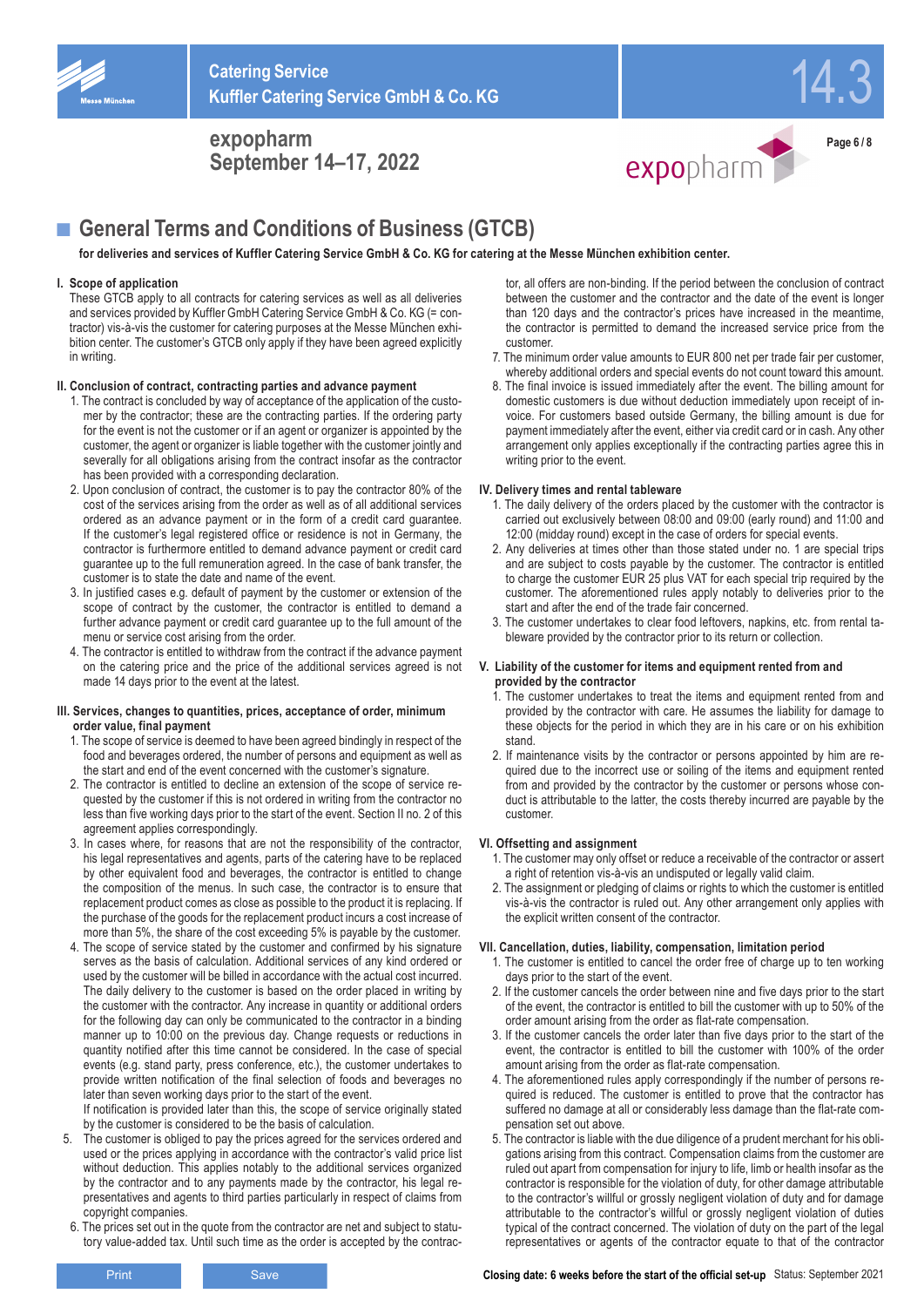

himself. The provisions set out in the German Product Liability Act (ProdHaftG) remain unaffected.

6. All claims vis-à-vis the contractor lapse on principle within one year of the start of the statutory period of limitation. Compensation claims lapse after five years at the latest irrespective of when knowledge of the matter is gained. The reduced periods of limitation do not apply to claims based on the contractor's willful or grossly negligent violation of duty.

#### **VIII. Data protection**

1. The customer agrees to the storage of his data by the contractor insofar as the data concerned is required for the proper execution of the order and due handling of the business relationship, whereby the customer agrees explicitly to the data being processed with the aid of automatic data processing systems. The contractor warrants that the data concerned will be used explicitly only for the aforementioned purposes.



1. Amendments or additions to the contract, the acceptance of orders or these GTCB for events must be set out in writing.

expopharm

14.3

**Page 7 / 8**

- 2. The place of performance and payment is the contractor's registered office.
- 3. The exclusive place of jurisdiction for commercial transactions—for disputes also concerning checks and bills of exchange—is the contractor's registered company office. Insofar as a contracting party meets the requirements set out under section 38 (2) of the German Code of Civil Procedure (ZPO) and has no general place of jurisdiction in Germany, the contractor's registered company office is likewise considered the place of jurisdiction.
- 4. German law applies.
- 5. Should one provision of these GTCB be ineffective or invalid, the validity of the other provisions remains unaffected by this.